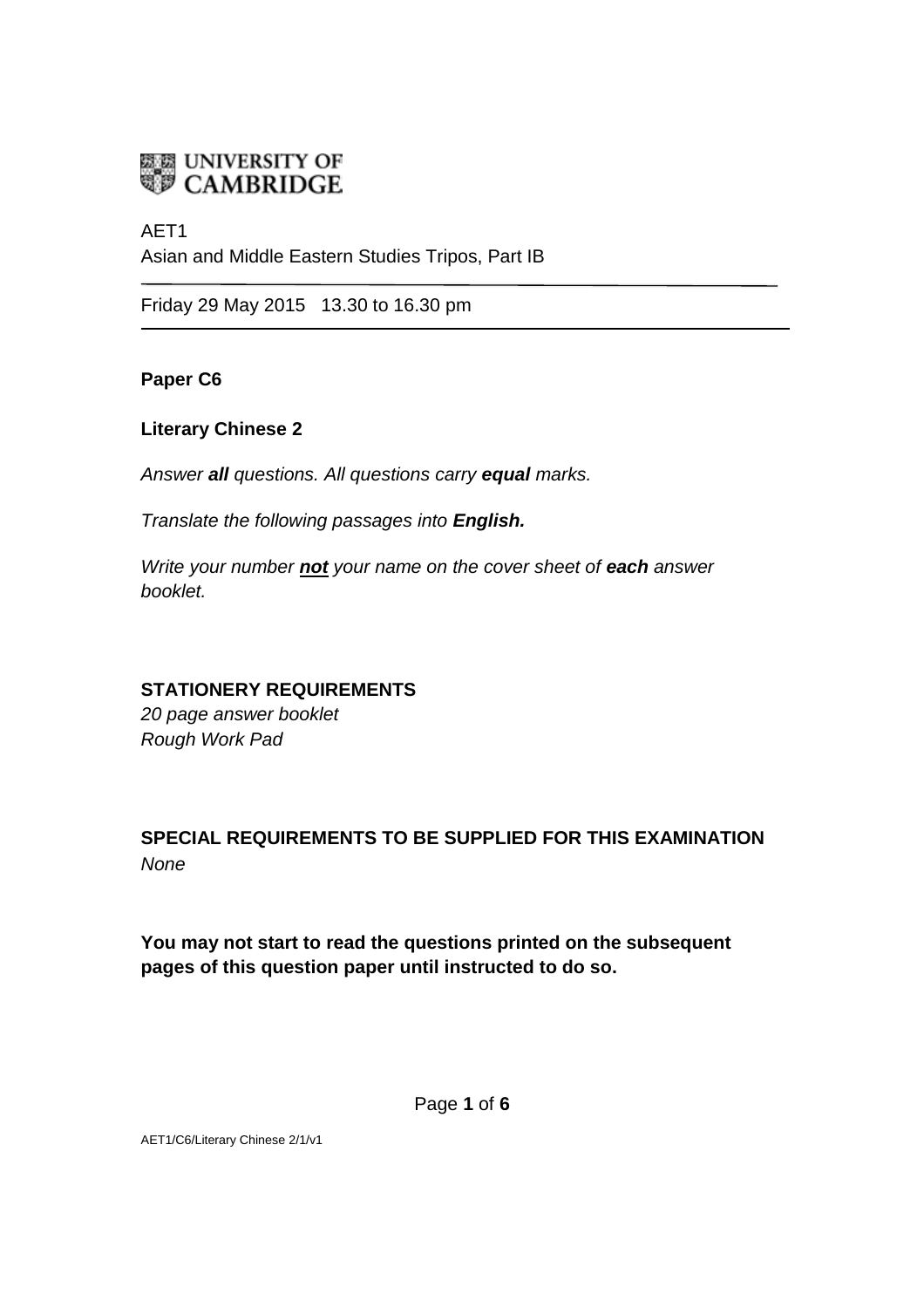#### **1. SEEN**

**a)**

人生坎坷何為乎來哉?往往皆自作孽耳,余則非也,多情重諾,爽直不 羈,轉因之為累。況吾父稼夫公慷慨豪俠,急人之難、成人之事、嫁人 之女、撫人之兒,指不勝屈,揮金如土,多為他人。余夫婦居家,偶有 需用,不免典質。始則移東補西,繼則左支右絀。諺云:「處家人情, 非錢不行。」先起小人之議,漸招同室之譏。「女子無才便是德」,真 千古至言也!余雖居長而行三,故上下呼芸為「三娘」。後忽呼為「三 太太」,始而戲呼,繼成習慣,甚至尊卑長幼,皆以「三太太」呼之, 此家庭之變機歟?

乾隆乙巳,隨侍吾父於海寧官舍。芸於吾家書中附寄小函,吾父曰:「 媳婦既能筆墨,汝母家信付彼司之。」後家庭偶有閑言,吾母疑其述事 不當,乃不令代筆。吾父見信非芸手筆,詢余曰:「汝婦病耶?」余即 作札問之,亦不答。久之,吾父怒曰:「想汝婦不屑代筆耳!」

Shen Fu, *Fusheng liuji* (Shanghai: Qizhi shuju, 1934), pp. 55-56.

AET1/C6/Literary Chinese 2/2/v1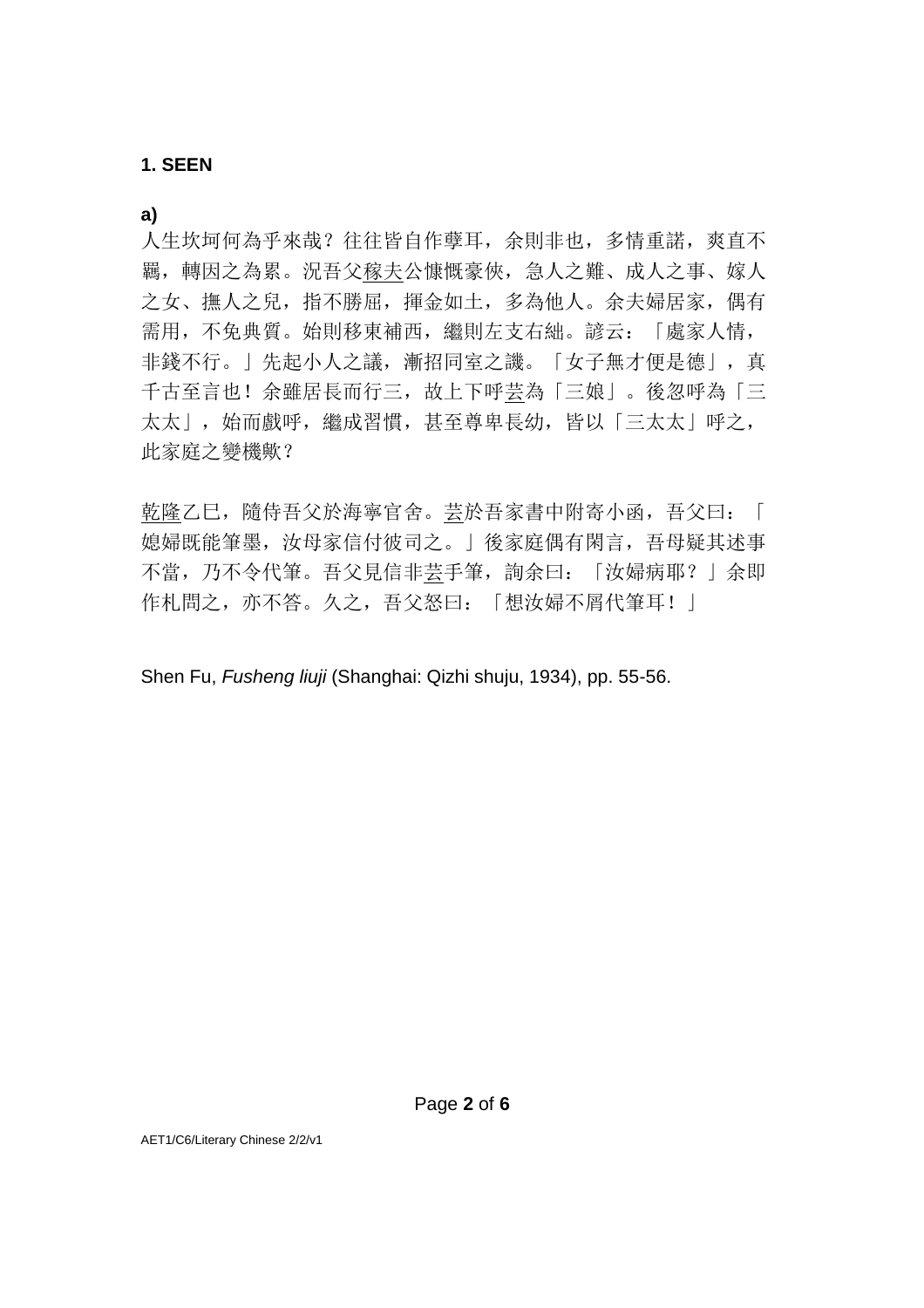**b)**

青青陵上柏 磊磊澗中石 人生天地間 忽如遠行客 斗酒相娛樂 聊厚不為薄 驅車策駑馬 游戲宛與洛 洛中何鬱鬱 冠帶自相索 長衢羅夾巷 王候多第宅 兩宮遙相望 雙闕百餘尺 極宴娛心意 戚戚何所迫

Sui Shusen, *Gushi shijiu shou jishi* (Beijing: Zhonghua, 1955), pp.4-5.

(TURN OVER)

Page **3** of **6**

AET1/C6/Literary Chinese 2/3/v1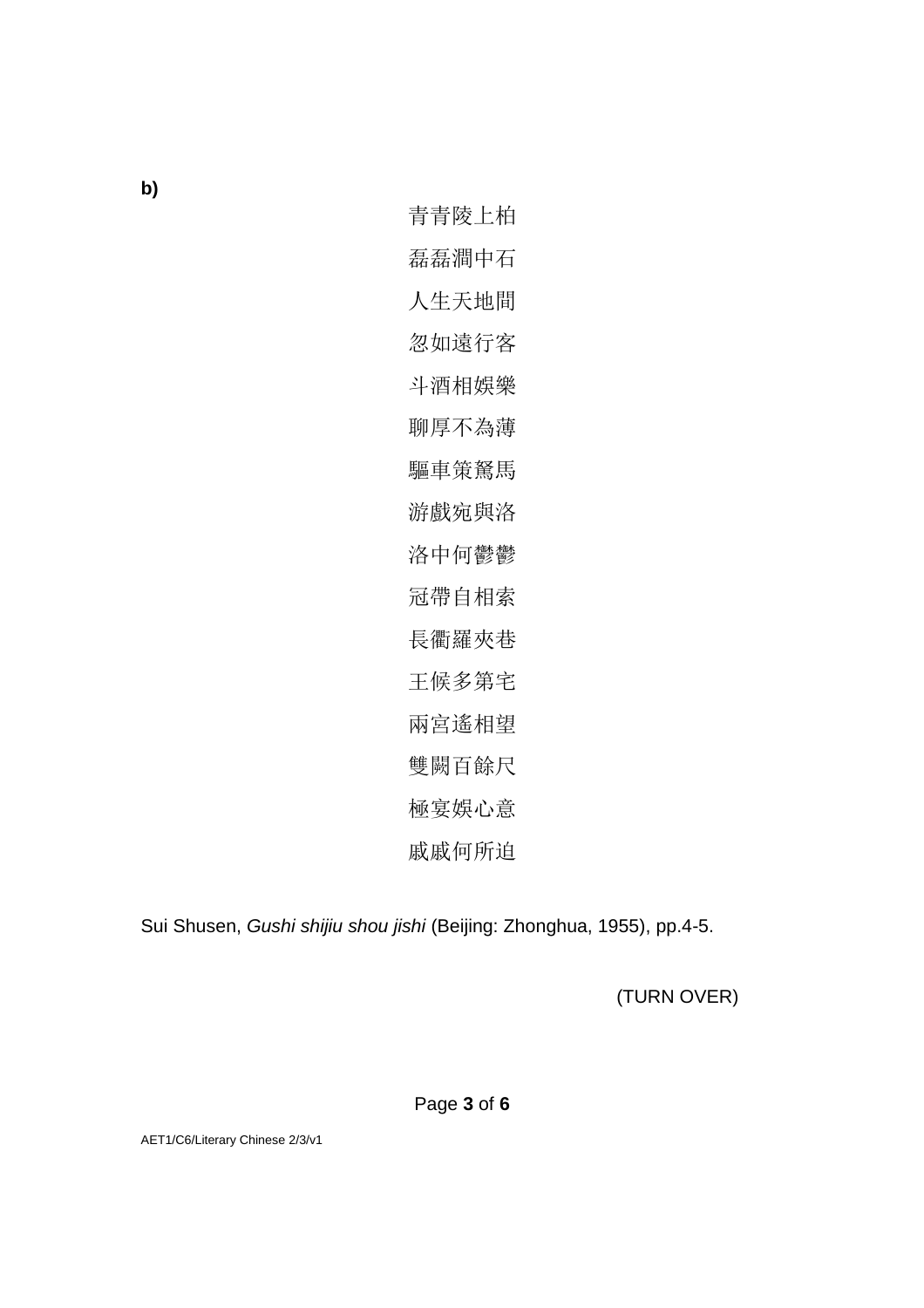#### **2. UNSEEN**

有御史韋君嘗從事江夏,後以奉使至京。既還,道次商於,館亭中。忽 見亭柱有白蜘蛛曳而下,狀甚微。韋君曰:「是人之患也,吾聞雖小, 螫人,良藥無及。」因以指殺焉。俄又有一白者下,如前所殺之,且觀 其上,有網為窟。韋乃命左右挈帚,盡掃去。且曰:「為人患者,吾已 除矣。」明日將去,因以手撫其柱,忽覺指痛,不可忍之,乃是有一白 蜘蛛螫其上。韋君驚,即拂去。俄遂腫延,不數日而盡一臂。由是肩舁 至江夏,醫藥無及,竟以左臂潰為血,血盡而終。 先是, 韋君先夫人在江夏, 夢一白衣人謂曰: 「我弟兄三人, 其二人為 汝子所殺,吾告上帝,帝用憫其冤,且遂吾請。」言畢,夫人驚寤,甚 異之,惡不能言。後旬餘而韋君至。具得其狀,方寤所夢,覺為夢日, 果其館亭時也。夫人泣曰:「其能久乎﹖」數日而韋君終矣。

御史 *yùshǐ* – censor (official title)

從事 *cóngshì* – to serve in office somewhere

江夏 – the Jiangxia region

道次 *dàocì* – to stop overnight

商於 – the city of Shangyu

亭 *tíng* - inn

曳 *yè* – to tow, drag

螫 *shì* – to sting, bite

窟 *kū* – lair

挈帚 *qiè zhǒu* – to bring a broom

拂去 *fúqù* – to brush off

腫延 *zhŏngyán* – to swell

肩舁 *jiānyú* – palanquin

潰 *kuì* – ulcerate

先是 *xiānshì* – before this

用憫 *yòngmǐn* – to commiserate; to pity

冤 *yuān* – injustice

寤 *wù* – 1. to wake up; 2. to remember

旬 *xún* – ten days

Li Fang et al., *Taiping guangji*, Beijing: Zhonghua shuju, vol.10, p. 3920.

AET1/C6/Literary Chinese 2/4/v1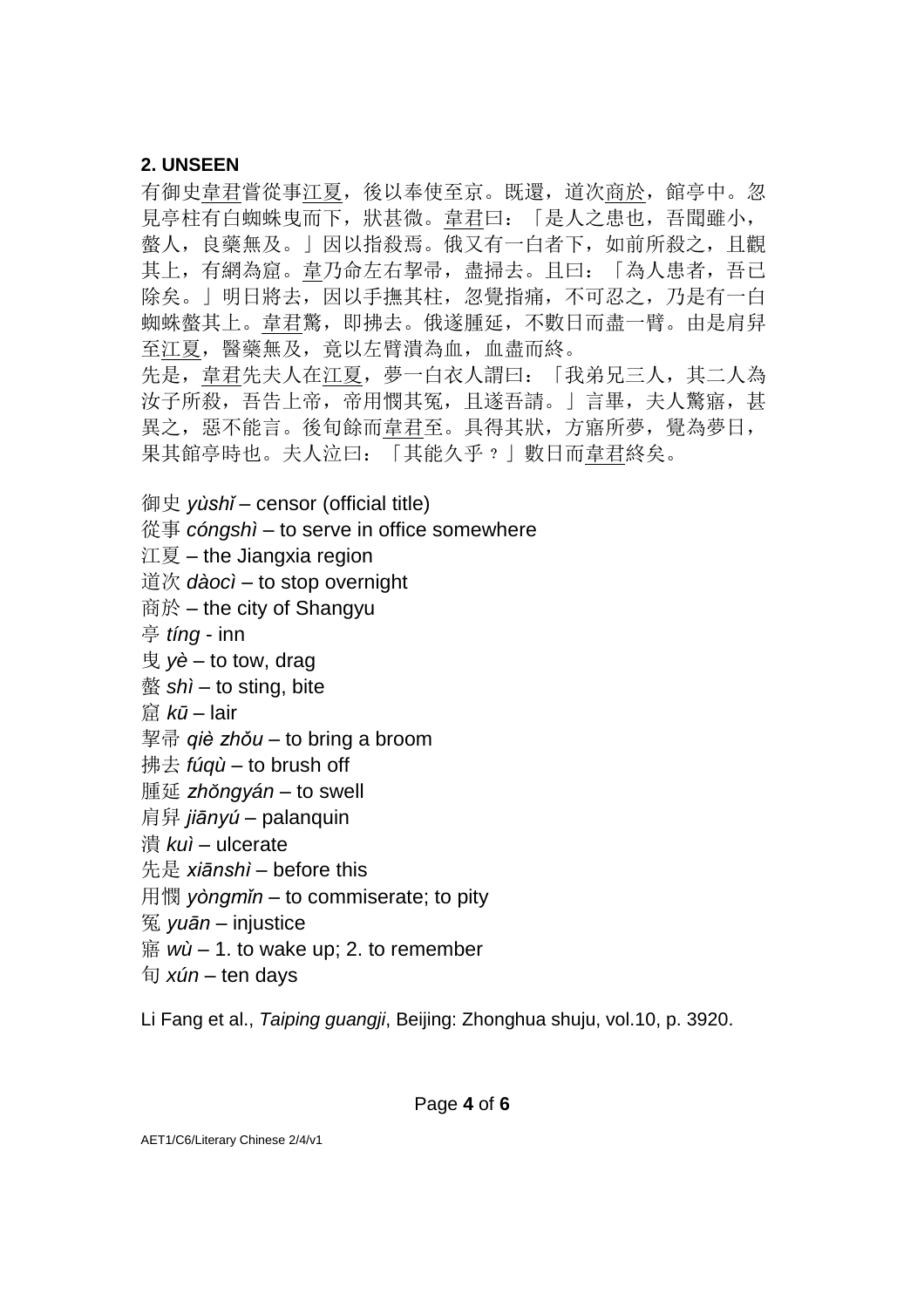**3. UNSEEN**

**a)**

漢景帝三年,邯鄲有犬與家豕交.時趙王遂與六國共反, 外結匈奴以為 援. 五行志以為趙王昏亂. 犬, 兵革失眾之占; 豕者, 北方匈奴之象. 逆 言失聽, 交於異類,以生害.

邯鄲 Handan, capital of the kingdom of Zhao 豕 *shǐ*: pig 趙王遂: [Liu] Sui 劉遂, King of Zhao (who joined a rebellion with six other Han kingdoms in 154 BCE) 匈奴: Xiongnu 援 *yuán*: to assist, to aid 五行志 "Treatise on the Five Phases" (*Wu xing zhi*), a treatise on omens preserved in the Dynastic History of Han. 兵革 *bīnggé*: weapons and armour 占 *zhān*: prognitication, omen, sign 逆 *nì*: to go against, counterpose

Gan Bao, [*Xin ji*] *Sou shen ji* (Beijing: Zhonghua shuju, 2007), chapter 11, p.180.

(TURN OVER)

AET1/C6/Literary Chinese 2/5/v1